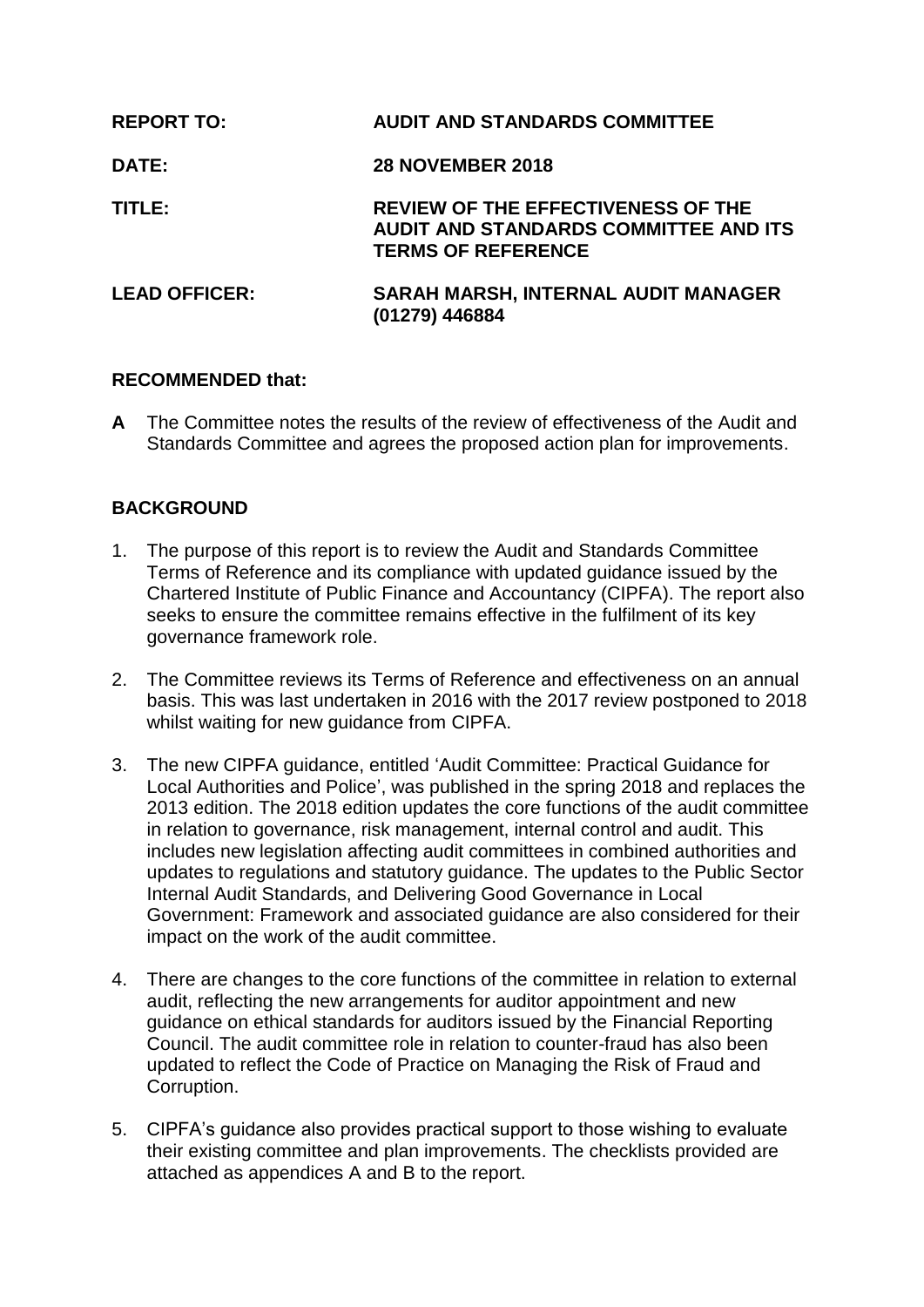# **ISSUES/PROPOSALS**

### **Terms of Reference Review**

6. Internal Audit has carried out a comparison of the Committee's current Terms of Reference (attached as Appendix C to the report) with the 2018 CIPFA model terms of reference and benchmarking against Broxbourne and Epping Forest. On this basis the current terms of reference are still fit for purpose.

## **Approach to the Effectiveness Review**

- 7. The effective operation of the Committee forms a key element of the Council's assurance framework. An audit committee's effectiveness should be judged by the contribution it makes to and the beneficial impact it has on the Council's business.
- 8. Using the recommended practice in the CIPFA audit committee guidance will help the committee achieve a good standard of performance. Using the checklists provided by CIPFA supports an assessment against recommended practice to inform and support the Committee. This should not be seen as a tickbox activity.
- 9. This review is based on guidance issued in the Chartered Institute of Public Finance and Accountancy (CIPFA) Audit Committees Practical Guidance for Local Authorities and Police (2018 edition).

## **Previous Results**

- 10. Effectiveness reviews have been undertaken and reported in the past, with the last being November 2016. The 2016 review identified several areas for improvement including:
	- a) Review the Committee's terms of reference annually;
	- b) Consider the role of the Committee with regards to value for money, partnerships and the Council's approach to fraud;
	- c) Undertake a skills and knowledge analysis; and
	- d) Report back on the Committee's performance.
- 11. There have all been addressed as evidenced in the results section below.

## **Results of the Effectiveness Review**

- 12. The results of the self-assessment show that the Council is able to demonstrate compliance with recommended best practice for an effective audit committee.
- 13. Resulting from the attached checklists, three areas for consideration have been identified and listed in the Action Plan below: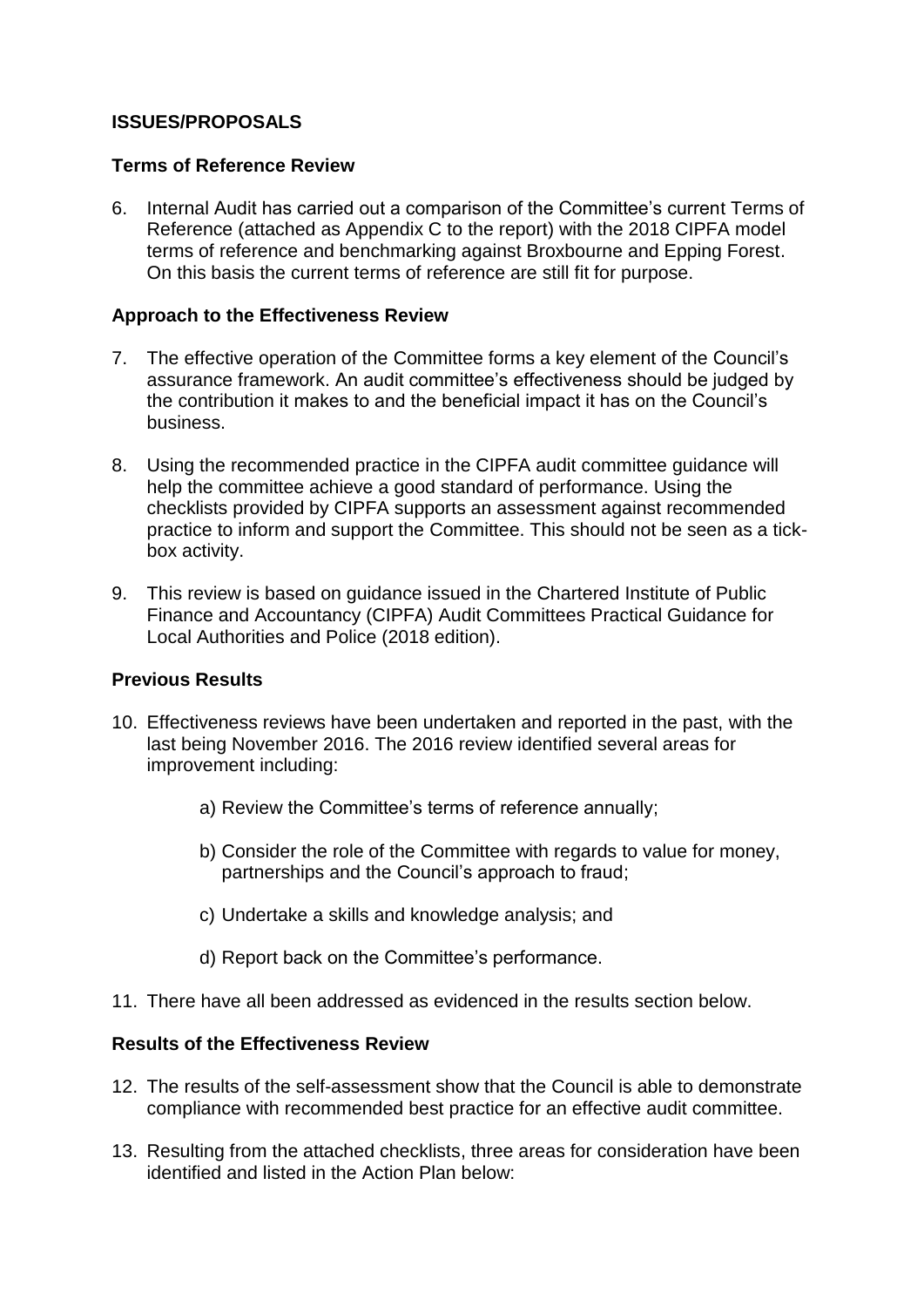# **Table 1 – Action Plan**

| <b>Area</b>                         | <b>Description and proposed action</b>                                                                                                                                                                                                                                                                                                                      |
|-------------------------------------|-------------------------------------------------------------------------------------------------------------------------------------------------------------------------------------------------------------------------------------------------------------------------------------------------------------------------------------------------------------|
| Audit<br>Committee<br>Membership    | The 2018 CIPFA guidance asks local councils to consider the<br>inclusion of at least one independent member. With the support of<br>Member Services the Committee should consider the value of<br>appointing an independent person, what skills, knowledge or<br>experience such a person should bring to the Committee and how<br>to source such a person. |
| Skills and<br>knowledge<br>analysis | A skills and knowledge analysis was last undertake in September<br>2017 and should be repeated to help inform the decision regarding<br>the appointment of an independent member.                                                                                                                                                                           |
| Committee<br>engagement             | The Audit Committee is most effective in supporting internal<br>accountability when it discusses governance, risk or control issues<br>with the responsible managers directly. CIPFA gives the following<br>examples on how this can be achieved:                                                                                                           |
|                                     | The committee focuses on a significant risk area from the risk<br>register and invite the head of service to attend to discuss risks<br>and explain how the risk is mitigated.                                                                                                                                                                              |
|                                     | When reviewing an audit report with significant weaknesses or<br>disputed recommendations then the responsible head of<br>service should be present to answer questions directly.                                                                                                                                                                           |
|                                     | If other action plans are monitored by committee then again<br>involve responsible heads.                                                                                                                                                                                                                                                                   |
|                                     | Invite other members on other committees such as scrutiny if<br>the agenda covers areas of interest to them.                                                                                                                                                                                                                                                |

# **IMPLICATIONS**

#### **Place (Includes Sustainability)** None specific. **Author: Jane Greer, Head of Community Wellbeing on behalf of Graeme Bloomer, Head of Place**

# **Finance (Includes ICT)**

The Audit and Standards Committee has a pivotal role in how the Council delivers good governance. The purpose of the Committee is to provide to those charged with governance independent assurance on the adequacy of the risk management framework, the internal control environment and the integrity of the financial reporting and annual governance process, and reviewing the effectiveness of these arrangements.